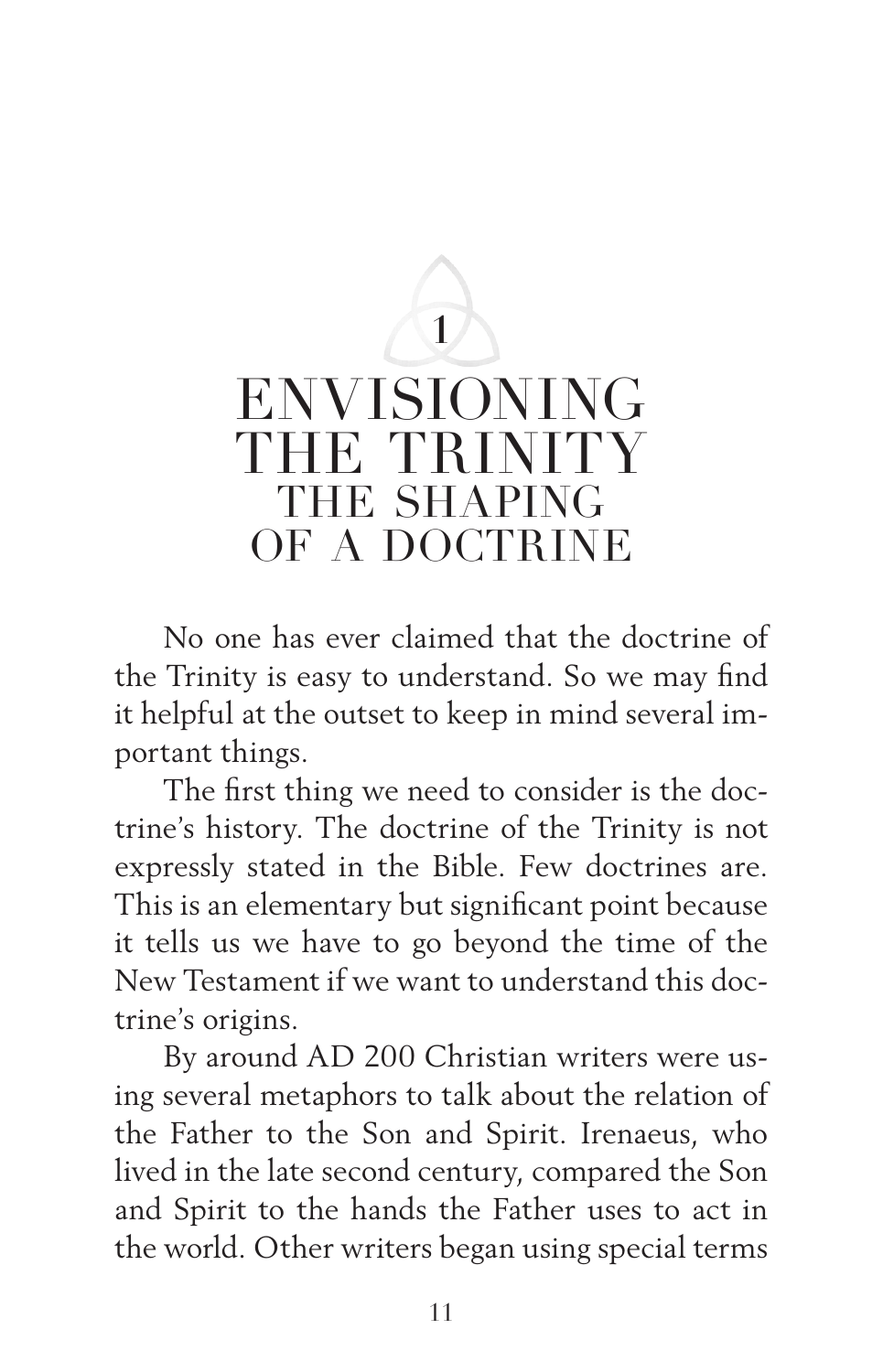to think about the Father, Son, and Spirit. Tertullian (ca. 160-ca. 220), for instance, introduced the Latin term *persona.* This term came from the theater, where it referred to the mask actors would sometimes wear. Later the word came to signify the actor's role onstage. For Tertullian, Father, Son, and Spirit are distinguished by the roles they play in salvation. However, these metaphors and specific terms did not yet constitute the doctrine of the Trinity. They simply indicated that Christians were beginning to think about the issues.

One very important early writer who had a large impact on Trinitarian thinking was Origen (ca. 185-ca. 254). Origen spent a lot of time trying to understand the Bible's teaching about Jesus. He was especially intrigued by the idea, presented in John's gospel, of the Father begetting the Son. Origen offered an interpretation of this idea that many later writers liked. Although, he observed, creatures beget one another within time, the Father begot the Son in eternity, that is, before the creation of the world and outside of time. If the Father had begotten the Son within time, he argued, then the Son would have had a beginning in time—in other words, the Son would be one of God's creations. Origen believed it was essential to affirm that the Son is not a creature but is divine and eternal.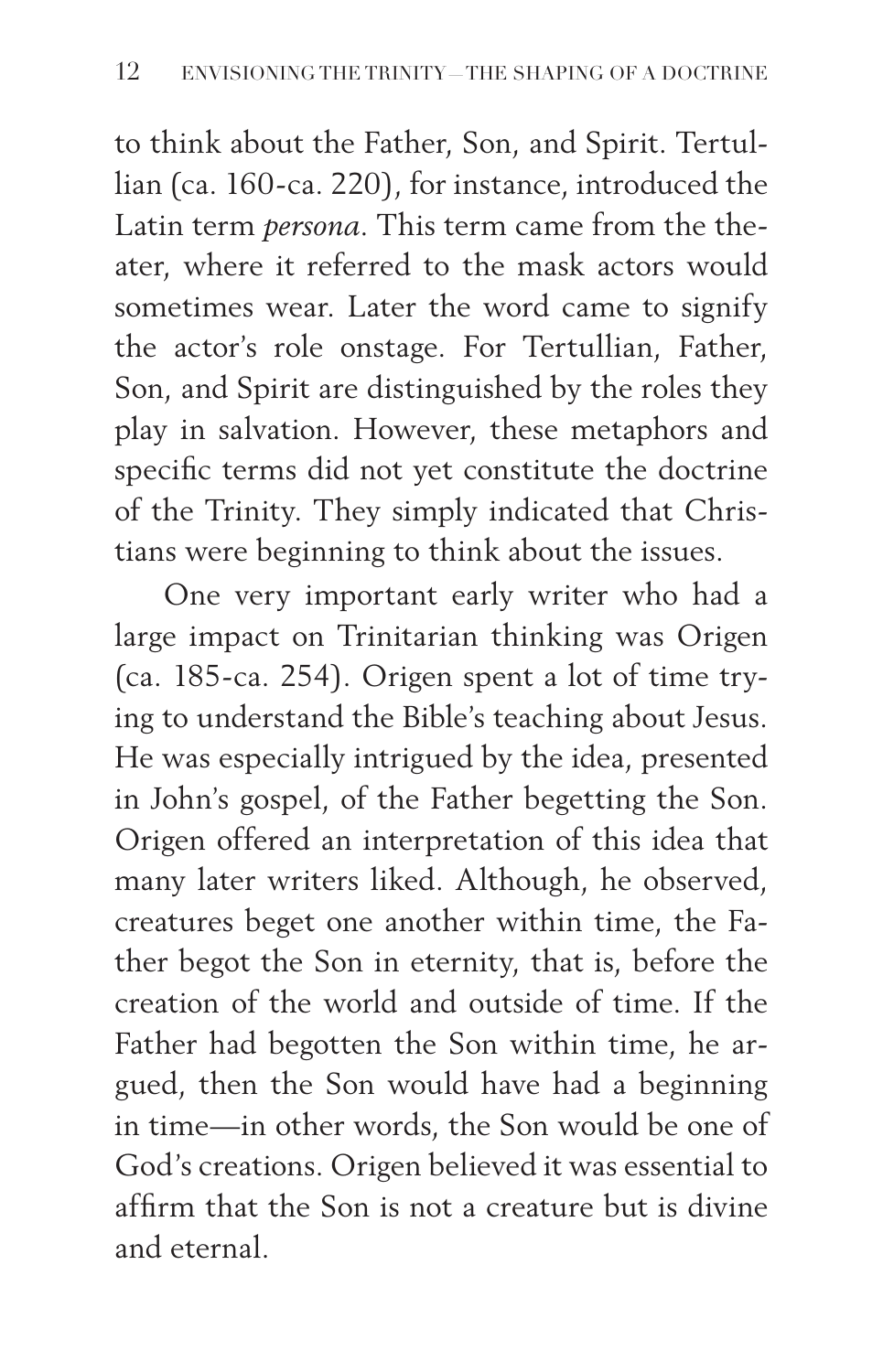At the same time, Origen was concerned to do justice to those biblical passages in which Jesus was portrayed as being subordinate to the Father—as when, in John's gospel, Jesus declared that the Father was greater than he (John 14:28). Taking these passages at face value, Origen asserted that within the Trinity there is an order: the Son is subordinate to the Father, and the Spirit is subordinate to the Father and the Son. Much of the later discussions surrounding the doctrine of the Trinity were about the implications of Origen's teaching.

The events that led to the doctrine began with a dispute in Alexandria, Egypt, between a priest, Arius (ca. 250-336), and his bishop, Alexander (d. 326). The dispute was about Jesus Christ and can be summarized in four questions:

- 1. Does Jesus Christ truly and fully know the Father? Only if the answer is yes can he function as the revelation and revealer of the Father. Arius argued that Jesus Christ is one of God's creations and thus is unable to perfectly know the Father.
- 2. How should the New Testament be interpreted when it describes Jesus? In some places Jesus is portrayed as human—getting thirsty, being tempted, and dying. In other places Jesus is portrayed as divine. How are we to reconcile those passages?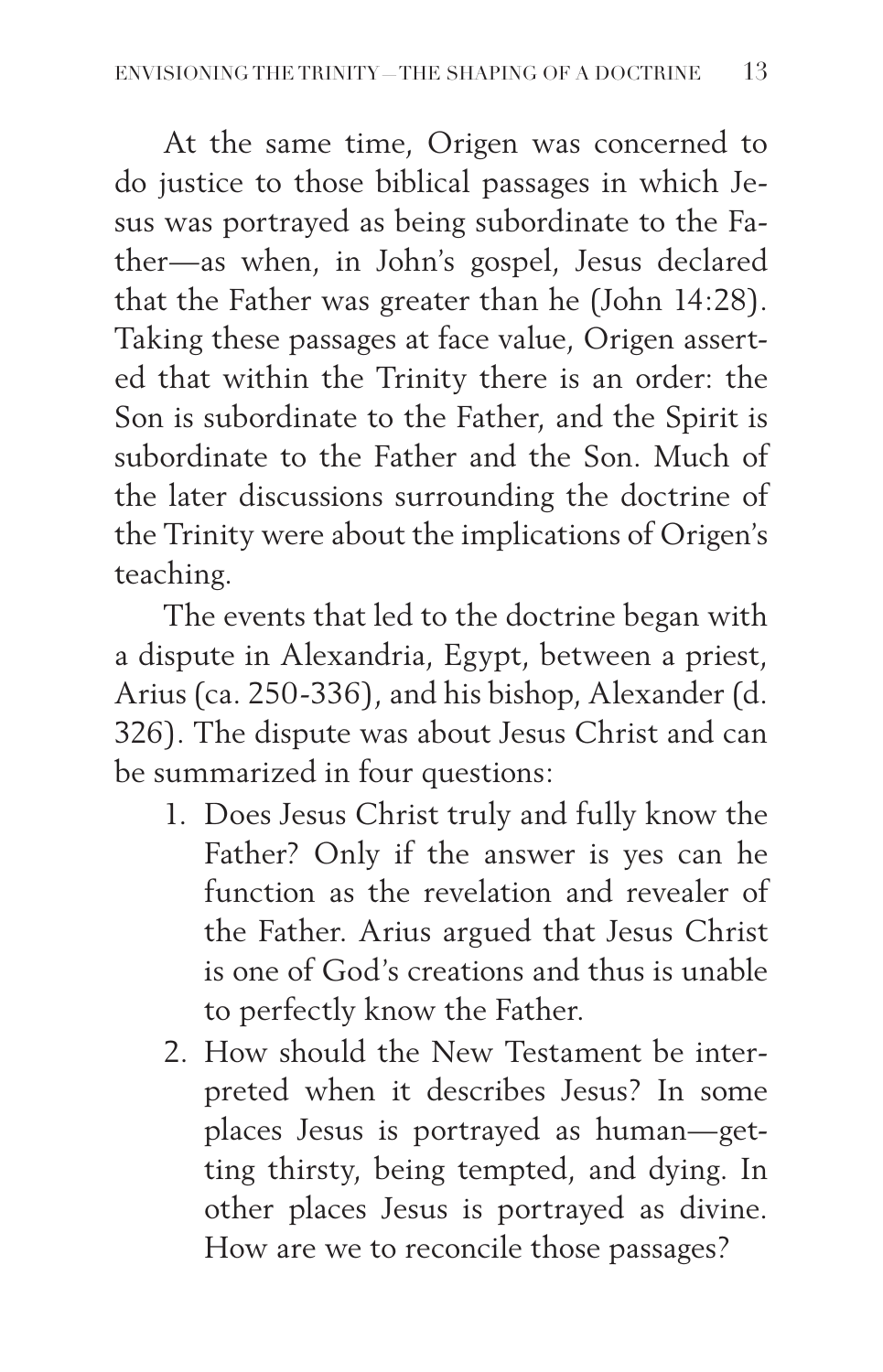- 3. Is the Son subordinate to the Father? Arius agreed with Origen that the Son is subordinate to the Father; however, this became an extremely important and exaggerated point for Arius, while it was a minor point for Origen.
- 4. What does "beget" mean for the Son? Arius disagreed with Origen about the Son being begotten in eternity. Arius held that Jesus the Son was begotten in time and was therefore one of God's creations.

We can see, then, that the debate about the Trinity began as a debate about Jesus Christ and the relation of Jesus to God the Father.

The debate was bitter and divisive. Arius found some supporters as well as some opponents. Many didn't know what to think about this debate and didn't take a firm stand for or against Arius. At length, the political authorities stepped in. The Roman emperor at the time was Constantine. He was not a Christian but was generous to the church. More important, he understood that the debate about the Trinity could bring about political disruption. So he convened a meeting of bishops in Nicaea (present-day Turkey) in 325. Such a meeting of bishops for official purposes is called a council. The council at Nicaea has been called an *ecumenical* council because it was thought to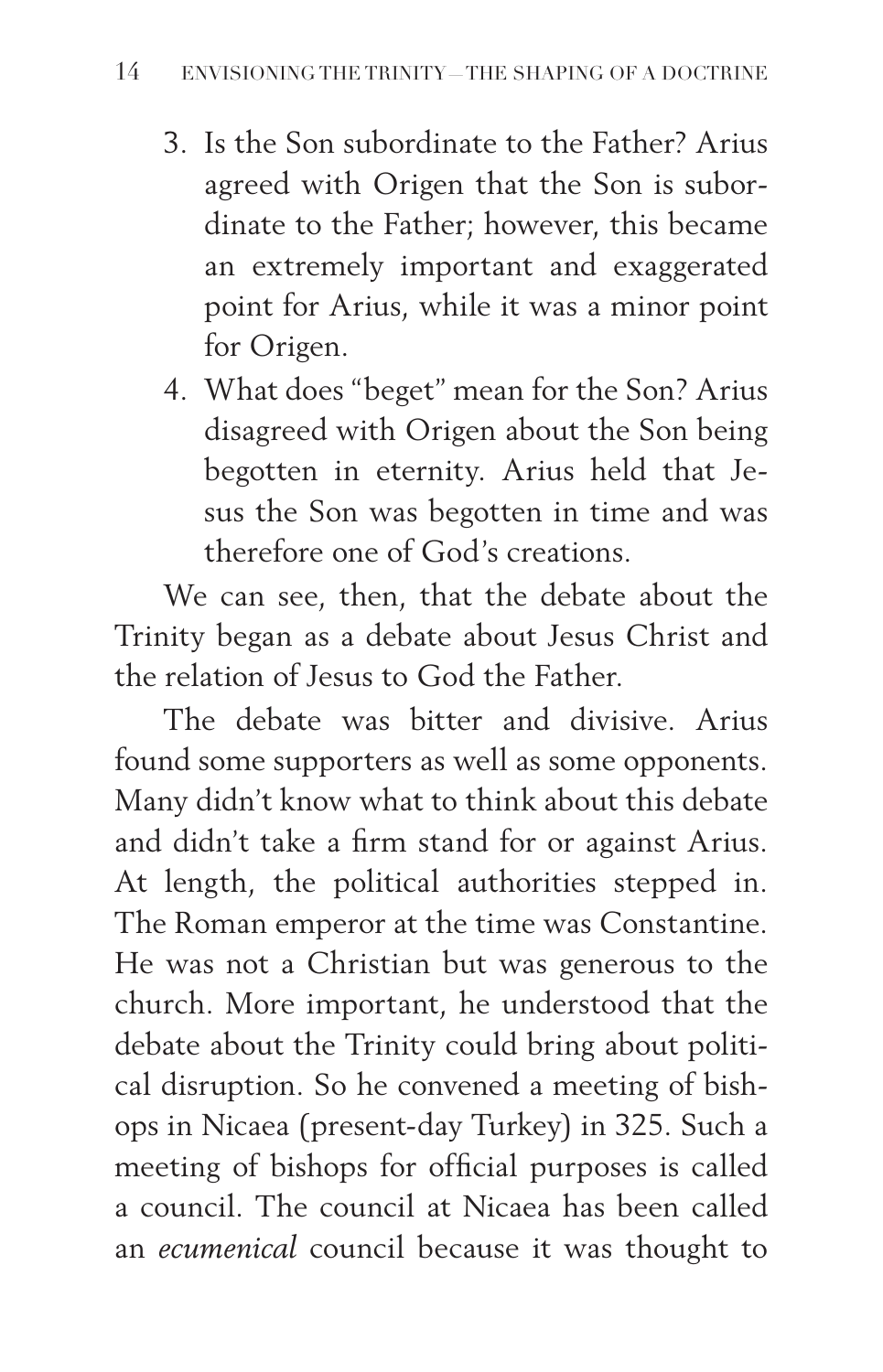represent the entire world (*oikoumenē* is the Greek word for "inhabited world").

The council rejected Arius' theology. But getting agreement on an affirmative doctrine of the Trinity proved difficult. After some debate, a statement was drafted that most of the bishops were willing to live with. This statement is today referred to as the Nicene Creed. Omitting the non-Trinitarian portions, it reads as follows:

We believe in one God, the Father almighty, maker of heaven and earth, of everything seen and unseen. And in one Lord, Jesus Christ, the son of God, the only begotten from the Father, from the essence of the Father, God from God, light from light, true God from true God, begotten, not made, of the same essence as the Father, from whom all things were made, both in heaven and on earth. . . . And [we believe] in the Holy Spirit. The holy catholic and apostolic church curses those who say that there was [a time] before [the Son] existed and that he did not exist before he was begotten and that he came to be from nonbeing, or who claim that the son of God is of a different being or essence or is something created, or changeable in any way.2

This statement strongly affirms the full divinity of the Son. It also contains some curses on anyone who would agree with Arius that the Son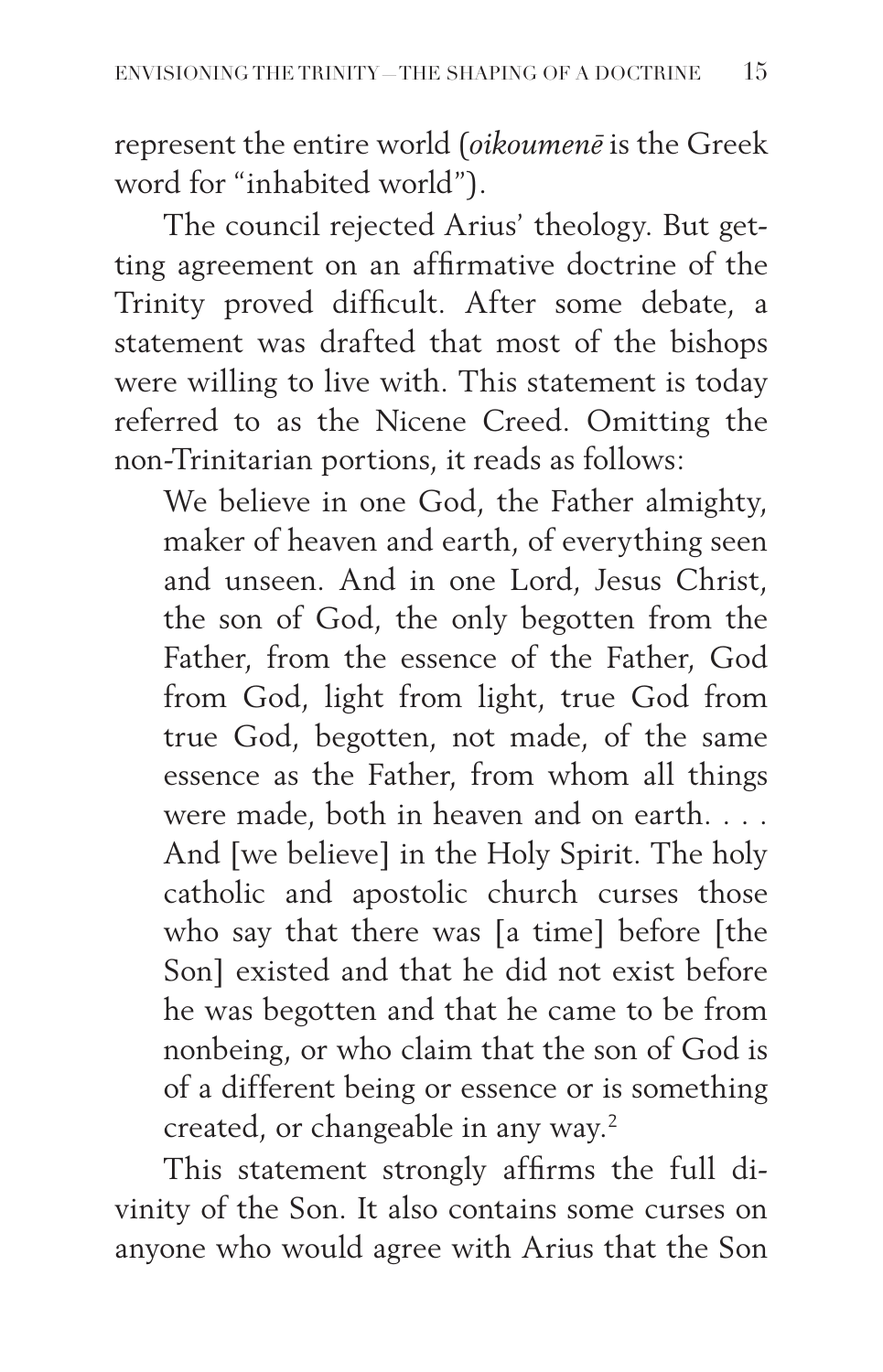was one of God's creations. At the same time, it contains some special wording (especially "of one substance with the Father") that some found disturbing or difficult to understand.<sup>3</sup>

The Nicene Creed did not end the debate about the Trinity. Here's a condensed version of what happened next: the Arians didn't go away, there was more debate about Jesus' human nature, and new controversies arose about the Holy Spirit. In an attempt to resolve the new issues and continuing controversy, a second council was convened, this time at Constantinople (present-day Istanbul, Turkey) in 381.

This council produced a creed that largely repeated the Nicene Creed. However, the council recognized that the Nicene Creed said little about the Holy Spirit, so its creed has more to say on this point. Here is the second creed, once again omitting the non-Trinitarian portions:

We believe in one God, the Father almighty, maker of heaven and earth, of everything seen and unseen. And in one Lord, Jesus Christ, the only begotten son of the Father, who was begotten from the Father before all the ages, light from light, true God from true God, begotten, not made, of the same essence as the Father, from whom all things were made. . . . And [we believe] in the Holy Spirit, the Lord, the life-maker, who proceeds from the